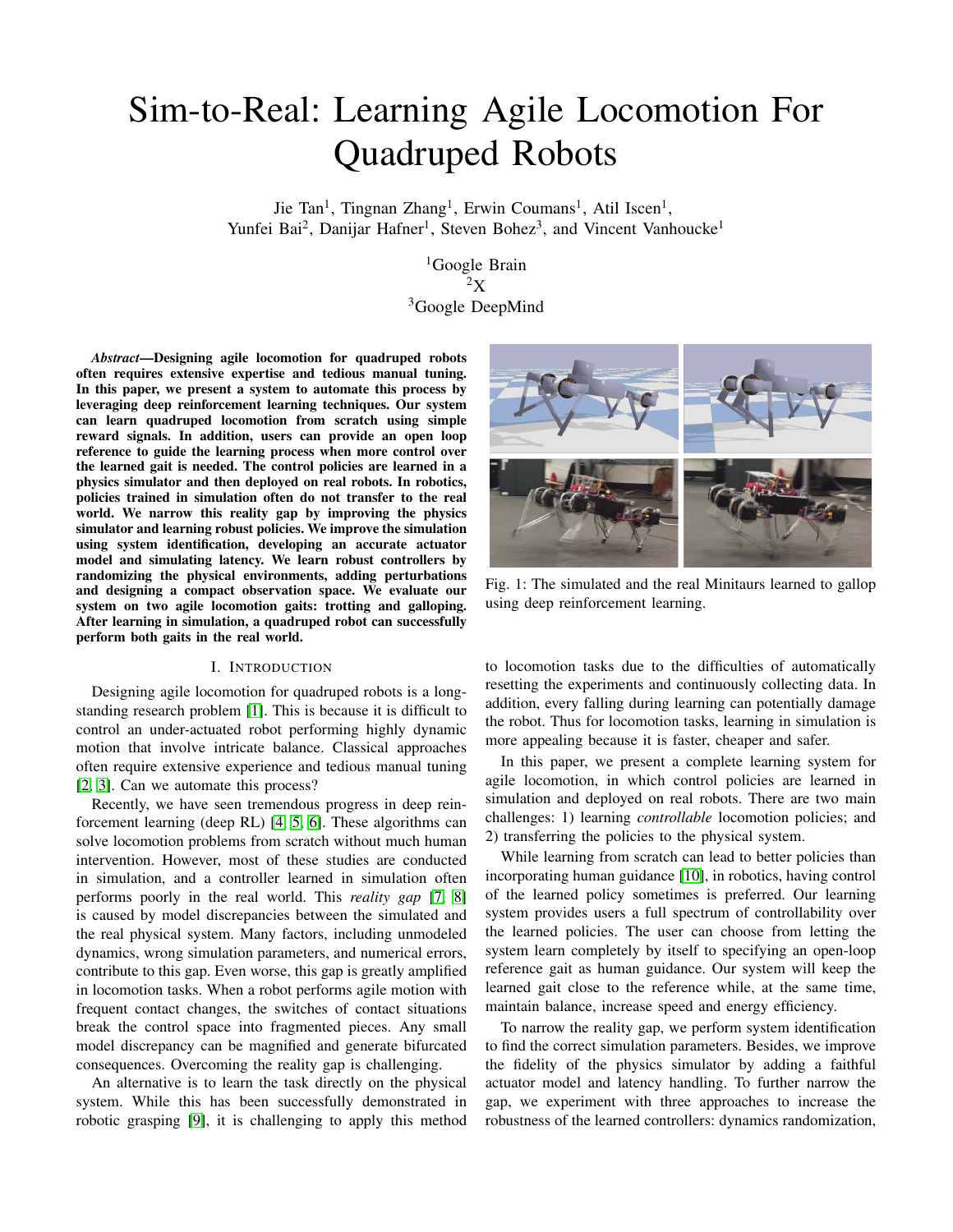perturbation forces, and compact design of observation space.

We evaluate our system on a quadruped robot with two locomotion tasks, trotting and galloping, in Section [VI.](#page-5-0) We show that with deep RL, highly agile locomotion gaits can emerge automatically. We also demonstrate how users can easily specify the style of locomotion using our system. When comparing with the gaits handcrafted by experts, we find that our learned gaits are more energy efficient at the same running speed. We demonstrate that with an accurate physics simulator and robust control policies, we can successfully deploy policies learned in simulation to the physical system. The main contributions of this paper are:

- 1) We propose a complete learning system for agile locomotion. It provides users a full spectrum (from fully restricted to a user-specified gait to fully learned from scratch) of controllability over the learned policies.
- 2) We show that the reality gap can be narrowed by a variety of approaches and conduct comprehensive evaluations on their effectiveness.
- 3) We demonstrate that agile locomotion gaits, such as trotting and galloping, can be learned automatically and these gaits can work on robots directly without further training on the physical system.

# II. RELATED WORK

#### *A. Legged Locomotion Control*

Optimizing controllers [\[11\]](#page-8-10) automatically is an appealing alternative to tedious manual tuning. Popular optimization methods for locomotion control include black-box [\[12\]](#page-8-11) and Bayesian optimization [\[13\]](#page-8-12). Bayesian optimization is often data efficient enough to be applied directly on real robots [\[14,](#page-8-13) [15\]](#page-8-14). However, it is challenging to scale these methods to high-dimensional control space. For this reason, feature engineering and controller architecture design are needed.

On the other hand, recent advances in deep RL have significantly reduced the requirement of human expertise [\[6\]](#page-8-5). We have witnessed intense competitions among deep RL algorithms in the simulated benchmark environments [\[16,](#page-8-15) [17\]](#page-8-16). In this paper, we choose to use Proximal Policy Optimization (PPO) [\[5\]](#page-8-4) because it is a stable on-policy method and can be easily parallelized [\[18\]](#page-8-17).

Much research has applied reinforcement learning to locomotion tasks [\[19,](#page-8-18) [20,](#page-8-19) [21,](#page-8-20) [22,](#page-8-21) [23\]](#page-8-22). More recently, Gay et al. [\[24\]](#page-8-23) learned a neural network that modified a Central Pattern Generator controller for stable quadruped locomotion. Levine et al. [\[25\]](#page-8-24) applied guided policy search to learn bipedal locomotion in simulation. Peng et al. [\[26\]](#page-8-25) developed a CACLA-inspired algorithm to control a simulated dog to navigate complex 1D terrains. It was further improved using a mixture of actor-critic experts [\[27\]](#page-8-26). Peng et al. [\[28\]](#page-9-0) learned a hierarchical controller to direct a 3D biped to walk in a simulated environment. Heess et al. [\[29\]](#page-9-1) showed that complex locomotion behaviors, such as running, jumping and crouching, can be learned directly from simple reward signals in rich simulated environments. Sharma and Kitani [\[30\]](#page-9-2) exploited the cyclic nature of locomotion with phase-parametric policies. Note that in most of these latest work, learning and evaluation were exclusively performed in simulation. It is not clear whether these learned policies can be safely and successfully deployed on the robots. In this paper, while we also train in simulation, more importantly, we test the policies on the real robot and explore different approaches to narrow the reality gap.

# *B. Overcoming the Reality Gap*

Reality gap is the major obstacle to applying deep RL in robotics. Neunert et al. [\[31\]](#page-9-3) analyzed potential causes of the reality gap, some of which can be solved by system identification [\[32\]](#page-9-4). Li et al. [\[33\]](#page-9-5) showed that the transferability of open loop locomotion could be increased if carefully measured physical parameters were used in simulation. These physical parameters can also be optimized by matching the robot behaviors in the simulated and the real world [\[34,](#page-9-6) [35\]](#page-9-7). Bongard et al. [\[36\]](#page-9-8) used the actuation-sensation relationship to build and refine a simulation through continuous self-modeling, and later used this model to plan forward locomotion. Ha et al. [\[37\]](#page-9-9) used Gaussian Processes, a non-parametric model, to minimize the error between simulation and real physics. Yu et al. [\[38\]](#page-9-10) performed online system identification explicitly on physical parameters, while Peng et al. [\[39\]](#page-9-11) embedded system identification implicitly into a recurrent policy. In addition to system identification, we identify that inaccurate actuator models and lack of latency modeling are two major causes of the reality gap. We improve our simulator with new models.

A robust controller is more likely to be transferred to the real world. Robustness can be improved by injecting noise [\[40\]](#page-9-12), perturbing the simulated robot [\[41\]](#page-9-13), leveraging multiple simulators [\[8\]](#page-8-7), using domain randomization [\[42\]](#page-9-14) and dynamics randomization [\[43,](#page-9-15) [44,](#page-9-16) [39\]](#page-9-11). Although not explicitly using real-world data for training, these methods have been shown effective to increase the success rate of sim-to-real transfer.

Another way to cross the reality gap is to learn from both simulation and real-world data. A policy can be pre-trained in simulation and then fine-tuned on robots [\[45\]](#page-9-17). Hanna and Stone [\[46\]](#page-9-18) adapted the policy using a learned action space transformation from simulation to the real world. In visuomotor learning, domain adaptation were applied at feature level [\[47,](#page-9-19) [48\]](#page-9-20) or pixel level [\[49\]](#page-9-21) to transfer the controller. Bousmalis et al. [\[49\]](#page-9-21) reduced the real world data requirement by training a generator network that converts simulated images to real images. While some of these methods were successfully demonstrated in robotic grasping, it is challenging to apply them to locomotion due to the difficulties to continuously and safely collect enough real world data. Furthermore, we need to narrow the reality gap of dynamics rather than perception.

#### III. ROBOT PLATFORM AND PHYSICS SIMULATION

Our robot platform is the Minitaur from Ghost Robotics (Figure [1](#page-0-0) bottom), a quadruped robot with eight direct-drive actuators [\[50\]](#page-9-22). Each leg is controlled by two actuators that allow it to move in the sagittal plane. The motors can be actuated through position control or through a Pulse Width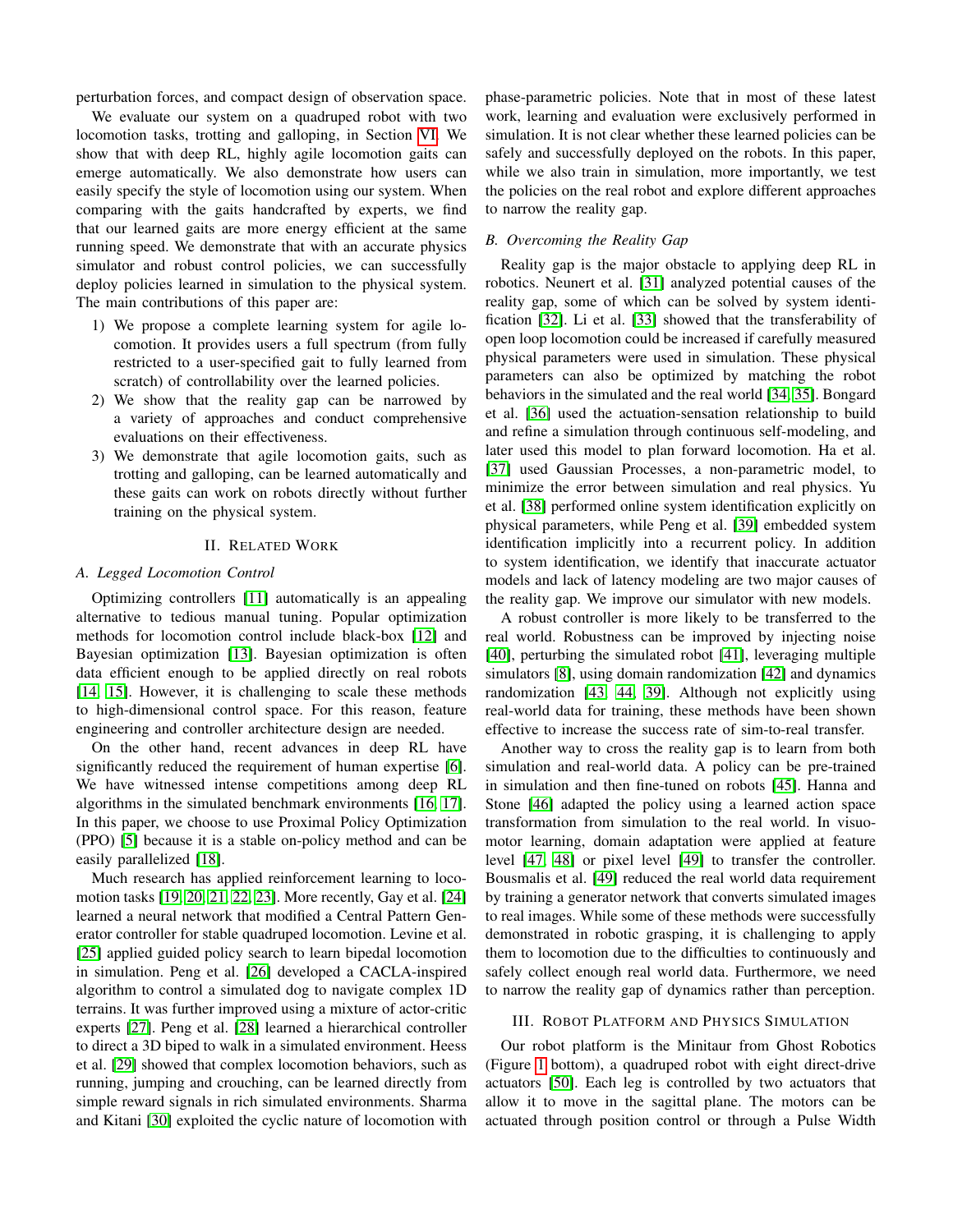<span id="page-2-0"></span>

Fig. 2: The customized hardware architecture enables the Minitaur to perform deep neural network inference.

Modulation (PWM) signal. The Minitaur is equipped with motor encoders that measure the motor angles and an IMU that measures the orientation and the angular velocity of its base. An STM32 ARM microcontroller sends commands to actuators, receives sensor readings and can perform simple computations. However, this microcontroller is not powerful enough to execute neural network policies learned from deep RL. For this reason, we installed an Nvidia Jetson TX2 to perform neural network inference. The TX2 is interfaced with the microcontroller through UART communication. At every control step, the sensor measurements are collected at the microcontroller and sent back to the TX2, where they are fed into a neural network policy to decide the actions to take. These actions are then transmitted to the microcontroller and executed by the actuators (Figure [2\)](#page-2-0). Since the TX2 does not run a real time operating system, the control loop runs at variable control frequencies of approximately 150-200Hz.

We build a physics simulation of the Minitaur (Figure [1](#page-0-0) top) using PyBullet [\[51\]](#page-9-23), a Python module that extends the Bullet Physics Engine with robotics and machine learning capabilities. Bullet solves the equations of motion for articulated rigid bodies in generalized coordinates while simultaneously satisfying physical constraints including contact, joint limits and actuator models. Then the state of the system is numerically integrated over time using a semi-implicit scheme.

# IV. LEARNING LOCOMOTION CONTROLLERS

# *A. Background*

We formulate locomotion control as a Partially Observable Markov Decision Process (POMDP) and solve it using a policy gradient method. An MDP is a tuple  $(S, A, r, D, P_{sas}, \gamma)$ , where  $S$  is the state space;  $A$  is the action space;  $r$  is the reward function; D is the distribution of initial states  $s_0$ ,  $P_{sas'}$ is the transition probability; and  $\gamma \in [0, 1]$  is the discount factor. Our problem is partially observable because certain states such as the position of the Minitaur's base and the foot contact forces are not accessible due to lack of corresponding sensors. At every control step, a partial observation  $o \in O$ , rather than a complete state  $s \in S$ , is observed. Reinforcement learning optimizes a policy  $\pi : O \mapsto A$  that maximizes the expected return (accumulated rewards) R.

$$
\pi^* = \arg\max_{\pi} E_{s_0 \sim D} [R_{\pi}(s_0)] \tag{1}
$$

# <span id="page-2-2"></span>*B. Observation and Action Space*

In our problem, the observations include the roll, pitch, and the angular velocities of the base along these two axes, and the

eight motor angles. Note that we do not include all available sensor measurements in the observation space. For example, the IMU also provides the yaw of the base. We exclude it because the measurement drifts quickly. The motor velocities can also be calculated but can be noisy. We find that our observation space is sufficient to learn the tasks demonstrated in this paper. More importantly, a compact observation space helps to transfer the policy to the real robot. More analysis on this is presented in Section [VI.](#page-5-0)

When designing the action space, we choose to use the position control mode of the actuators for safety and ease of learning [\[52\]](#page-9-24). The actions consist of the desired pose of each leg in the *leg space* [\[50,](#page-9-22) [12\]](#page-8-11). The pose of each leg is decomposed into the swing and the extension components (s, e) (Figure [3\)](#page-2-1). They are mapped into the *motor space* as

<span id="page-2-3"></span>
$$
\begin{aligned}\n\theta_1 &= e + s \\
\theta_2 &= e - s\n\end{aligned}
$$

where  $\theta_1$  and  $\theta_2$  are the angles of the two motors controlling the same leg;  $s$  and  $e$  are the swing and the extension components in the leg space.

An alternative action space is the eight desired motor angles. However, in this motor space, many configurations are invalid due to self collisions between body parts. This results in an action space where valid actions are scattered nonconvex regions, which significantly increases the difficulty of learning. In contrast, in the leg space, we can easily set a rectangle bound that prunes out all the invalid actions while still covering most of the valid configurations.

# *C. Reward Function*

We design a reward function to encourage faster forward running speed and penalize high energy consumption.

$$
r = (\mathbf{p}_n - \mathbf{p}_{n-1}) \cdot \mathbf{d} - w\Delta t | \boldsymbol{\tau}_n \cdot \dot{\mathbf{q}}_n | \tag{2}
$$

where  $p_n$  and  $p_{n-1}$  are the positions of the Minitaur's base at the current and the previous time step respectively; d is the desired running direction;  $\Delta t$  is the time step;  $\tau$  are the motor torques and  $\dot{q}$  are the motor velocities. The first term measures the running distance towards the desired direction and the second term measures the energy expenditure.  $w$  is the weight that balances these two terms. Since the learning algorithm is robust to a wide range of  $w$ , we do not tune it and use

<span id="page-2-1"></span>

Fig. 3: Representation of the leg pose in motor space and leg space. Extension (e) sets the length of the leg by rotating both motors in opposite directions while swing (s) sets the overall rotation of the leg by rotating both motors in same direction.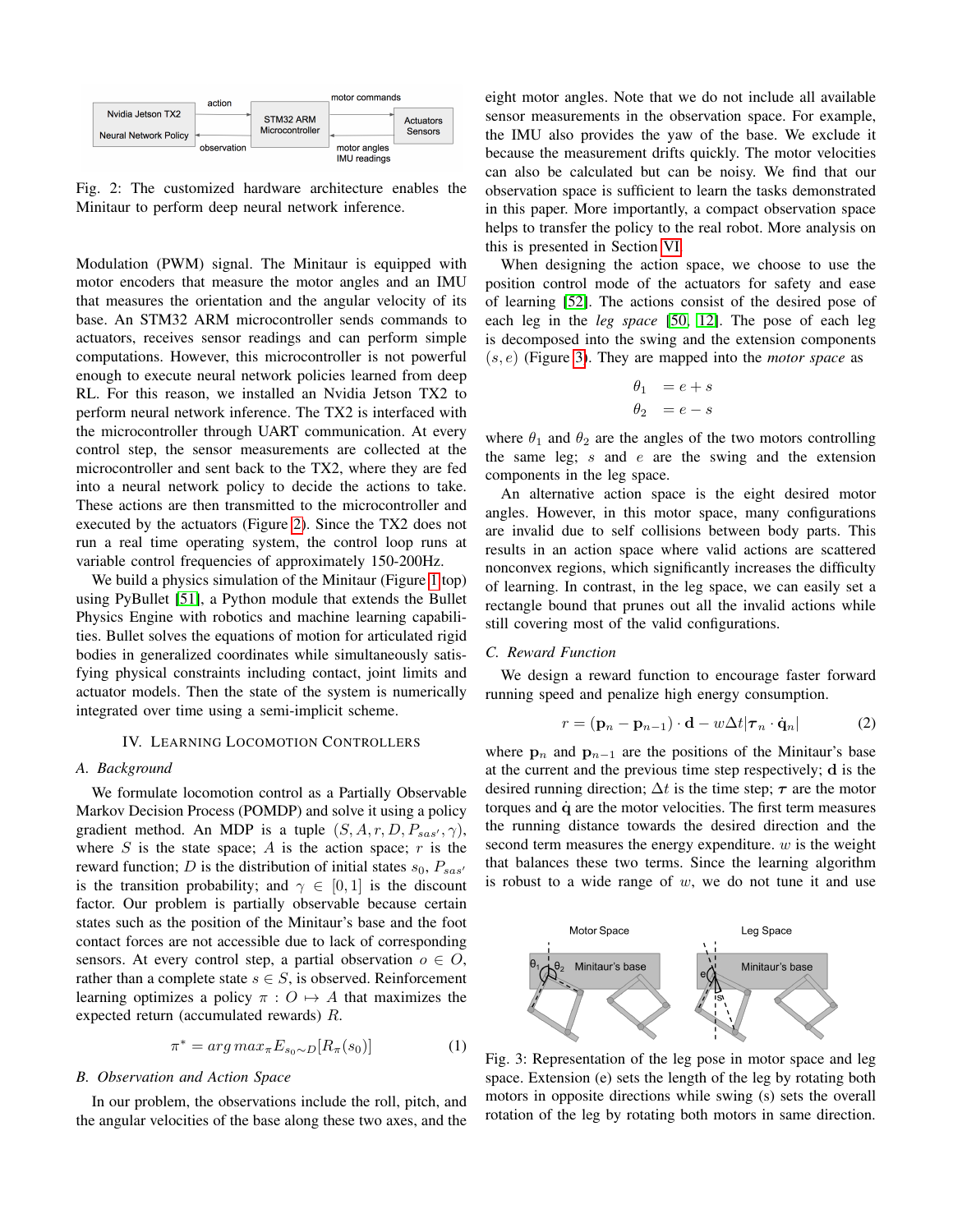$w = 0.008$  in all our experiments. During training, the rewards are accumulated at each episode. An episode terminates after 1000 steps or when the simulated Minitaur loses balance: its base tilts more than 0.5 radians.

### *D. Policy Representation*

Although learning from scratch can eliminate the need of human expertise, and sometimes achieve better performance, having control of the learned policies is important for robotic applications. For example, we may want to specify details of a gait (e.g. style or ground clearance). For this reason, we decouple the locomotion controller into two parts, an open loop component that allows a user to provide reference trajectories and a feedback component that adjusts the leg poses on top of the reference based on the observations.

<span id="page-3-0"></span>
$$
\mathbf{a}(t, \mathbf{o}) = \bar{\mathbf{a}}(t) + \pi(\mathbf{o})
$$
 (3)

where  $\bar{a}(t)$  is the open loop component, which is typically a periodic signal, and  $\pi(\mathbf{o})$  is the feedback component. In this way, users can easily express the desired gait using an open loop signal and learning will figure out the rest, such as the balance control, which is tedious to design manually.

This hybrid policy (eq. [\(3\)](#page-3-0)) is a general formulation that gives users a full spectrum of controllability. It can be varied continuously from fully user-specified to entirely learned from scratch. If we want to use a user-specified policy, we can set both the lower and the upper bounds of  $\pi(\mathbf{o})$  to be zero. If we want a policy that is learned from scratch, we can set  $\bar{\mathbf{a}}(t) = 0$ and give the feedback component  $\pi(\mathbf{o})$  a wide output range. By varying the open loop signal and the output bound of the feedback component, we can decide how much user control is applied to the system. In Section [VI,](#page-5-0) we will illustrate two examples, learning to gallop from scratch and learning to trot with a user provided reference.

We represent the feedback component  $\pi$  with a neural network and solve the above POMDP using Proximal Policy Optimization [\[5\]](#page-8-4). The neural network has two fully-connected hidden layers. Its size is determined via hyperparameter search. Refer to Section [VI](#page-5-0) for more details.

## V. NARROWING THE REALITY GAP

Due to the reality gap, robotic controllers learned in simulation usually do not perform well in the real environments. We propose two approaches to narrow the gap: improving simulation fidelity and learning robust controllers.

# <span id="page-3-4"></span>*A. Improving Simulation Fidelity*

Since the reality gap is caused by model discrepancies between the simulation and the real dynamics, a direct way to narrow it is to improve the simulation. We first create an accurate Unified Robot Description Format (URDF) [\[53\]](#page-10-0) file for the simulated Minitaur. We disassemble a Minitaur<sup>[1](#page-3-1)</sup>, measure the dimension, weigh the mass, find the center of mass of each link and incorporate this information into the

<span id="page-3-1"></span><sup>1</sup>For robots that are difficult to dissemble, traditional system identification methods could be applied.

URDF file. Measuring inertia is difficult. Instead, we estimate it for each link given its shape and mass, assuming uniform density. We also design experiments to measure motor frictions [\[50\]](#page-9-22). In addition to system identification, we augment the simulator with a more faithful actuator model and latency handling.

*a) Actuator Model:* We use position control to actuate the motors of the Minitaur. Bullet also provides position control for simulated motors. In its implementation, one constraint  $e_{n+1} = 0$  is formulated for each motor where  $e_{n+1}$  is an error at the end of current time step. The error is defined as

<span id="page-3-2"></span>
$$
e_{n+1} = k_p(\bar{q} - q_{n+1}) + k_d(\bar{q} - \dot{q}_{n+1})
$$
 (4)

where  $\bar{q}$  and  $\dot{q}$  are the desired motor angle and velocity,  $q_{n+1}$ and  $\dot{q}_{n+1}$  are the motor angle and velocity at the end of current time step,  $k_p$  is the proportional gain and  $k_d$  is the derivative gain. Despite its similarity to the Proportional-Derivative (PD) servo, a key difference is that eq. [\(4\)](#page-3-2) guarantees that the motor angle and velocity at the end of the time step satisfy the constraint while PD servo uses the current motor angle and velocity to decide how to actuate the motors. As a result, if large gains are used, the motors can remain stable in simulation but oscillate in reality.

To eliminate the model discrepancy for actuators, we develop an actuator model according to the dynamics of an ideal DC motor. Given a PWM signal, the torque of the motor is

<span id="page-3-3"></span>
$$
\tau = K_t I
$$
  
\n
$$
I = \frac{V_{\text{pwm}} - V_{\text{emf}}}{R}
$$
 (5)

$$
V_{\text{emf}} = K_t \dot{q} \tag{6}
$$

where  $I$  is the armature current,  $K_t$  is the torque constant or back electromotive force (EMF) constant,  $V_{\text{pwm}}$  is the supplied voltage which is modulated by the PWM signal,  $V_{emf}$ is the back EMF voltage, and  $R$  is the armature resistance. The parameters  $K_t$  and R are provided in the actuator specification.

Using the above model, we observe that the real Minitaur often sinks to its feet or cannot lift them while the same controller works fine in simulation. This is because the linear torque-current relation only holds for ideal motors. In reality, the torque saturates as the current increases. For this reason, we construct a piece-wise linear function to characterize this nonlinear torque-current relation [\[54\]](#page-10-1). In simulation, once the current is computed from PWM (eq. [\(5\)](#page-3-3) and [\(6\)](#page-3-3)), we use this piece-wise function to look up the corresponding torque.

In position control, PWM is controlled by a PD servo.

$$
Vpwm = V(kp(\bar{q} - qn) + kd(\bar{q} - \dot{q}n))
$$
 (7)

where  $V$  is the battery voltage. Note that we use the angle and velocity at the current time step. In addition, we set the target velocity  $\overline{\dot{q}} = 0$  after consulting Ghost Robotics's PD implementation on the microcontroller.

We performed an experiment to validate the new actuator model. We actuated a motor with a desired trajectory of sine curve. With this actuator model, the simulated trajectory agrees with the ground truth (Figure [4\)](#page-4-0).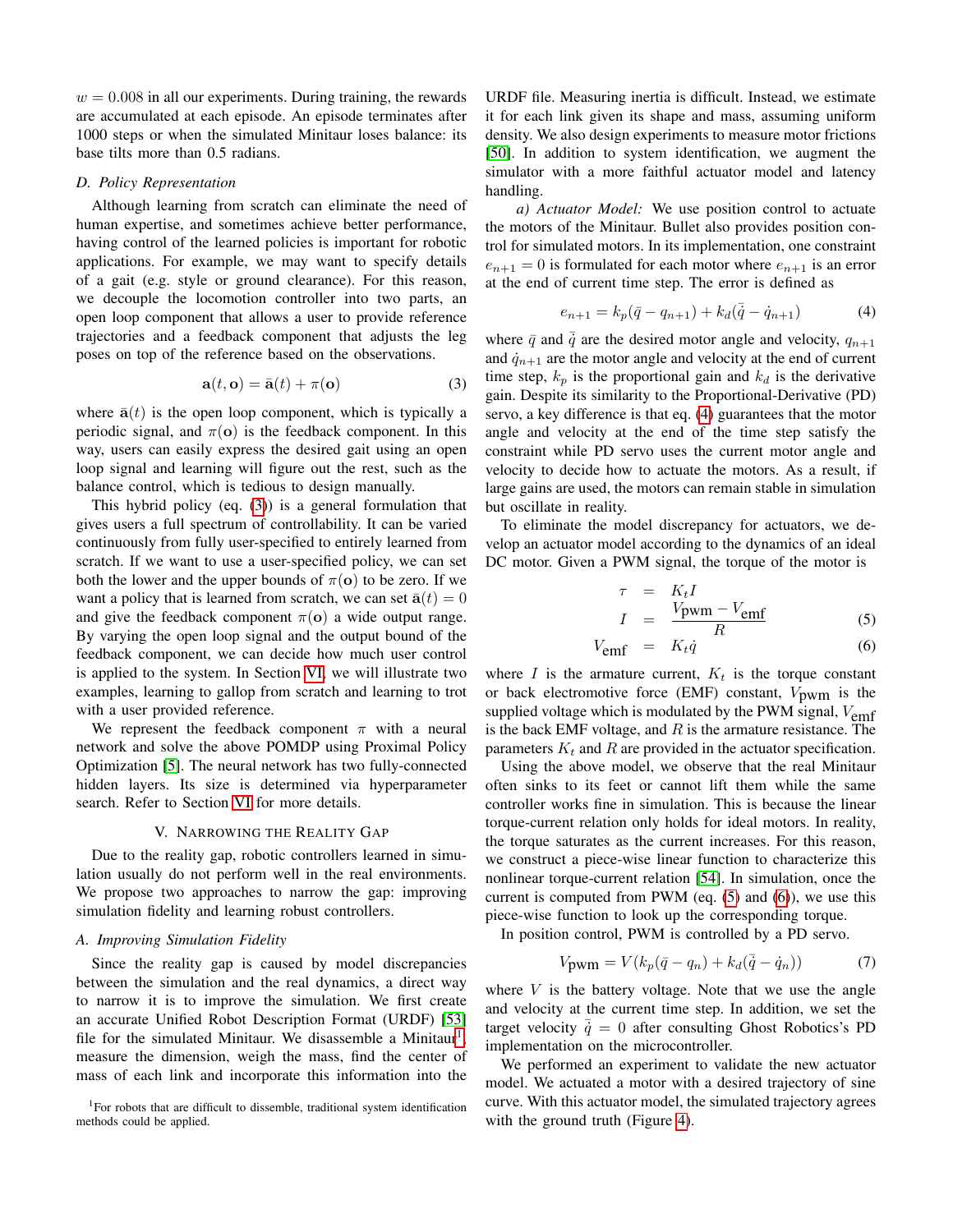<span id="page-4-0"></span>

Fig. 4: Comparison of the simulated motor trajectory (red) with the ground truth (blue).

*b) Latency:* Latency is one of the main causes of instability for feedback control. It is the time delay between when a motor command is sent that causes the state of the robot to change and when the sensor measurement of this change is reported back to the controller. In Bullet, the motor commands take effect immediately and the sensors report back the state instantaneously. This instantaneous feedback makes the stability region of a feedback controller in simulation much larger than its implementation on hardware. For this reason, we often see a feedback policy learned in simulation starts to oscillate, diverge and ultimately fail in the real world.

To model latency, we keep a history of observations and their measurement time  $\{(t_i, \mathbf{O}_i)_{i=0,1,\dots,n-1}\}$ , where  $t_i = i\Delta t$ and  $\Delta t$  is the time step. At the current step n, when the controller needs an observation, we search the history for two adjacent observations  $O_i$  and  $O_{i+1}$  where  $t_i \leq n\Delta t$  −  $t_{\text{latency}} \leq t_{i+1}$  and linearly interpolate them.

To measure the latency on the physical system, we send a spike of PWM signal that lasts for one time step, which causes a small movement of the motor. We measure the time delay between when the spike is sent and when the resultant motor movement is reported. Note that we have two different latencies for the microcontroller and Nvidia Jetson TX2. The PD servo running on the microcontroller has a lower latency (3ms) while the locomotion controller executed on TX2 has a higher latency (typically 15-19ms). We use these measurements to set the correct latencies in simulation.

#### <span id="page-4-2"></span>*B. Learning Robust Controllers*

Robust control aims at achieving robust performance in the presence of model error. Thus, it is easier to transfer a robust controller to the real world even if the simulated dynamics are not identical to their real-world counterparts. In this paper, we experiment with three different ways to learn a robust controller: randomizing dynamic parameters, adding random perturbations and using a compact observation space.

Prior studies showed that randomizing the dynamic parameters during training can increase the robustness of the learned controller [\[39,](#page-9-11) [44\]](#page-9-16). At the beginning of each training episode, we randomly sample a set of physical parameters and use them in the simulation. The samples are drawn uniformly within

<span id="page-4-1"></span>TABLE I: Randomized physical parameters and their ranges.

| parameter        | lower bound     | upper bound   |
|------------------|-----------------|---------------|
| mass             | 80%             | 120%          |
| motor friction   | 0Nm             | 0.05Nm        |
| inertia          | 50%             | 150%          |
| motor strength   | 80%             | 120%          |
| control step     | 3 <sub>ms</sub> | 20ms          |
| latency          | 0 <sub>ms</sub> | 40ms          |
| battery voltage  | 14.0V           | 16.8V         |
| contact friction | 0.5             | 1.25          |
| <b>IMU</b> bias  | $-0.05$ radian  | $0.05$ radian |
| IMU noise (std)  | 0 radian        | $0.05$ radian |
|                  |                 |               |

certain ranges. The complete list of randomized parameters and their ranges of randomization is summarized in Table [I.](#page-4-1)

Since dynamics randomization trades optimality for robustness [\[55\]](#page-10-2), we choose the parameters and their ranges in Table [I](#page-4-1) carefully to prevent learning overly conservative running gaits. Mass and motor friction are commonly randomized parameters [\[44,](#page-9-16) [39\]](#page-9-11). While we give them conservative ranges since we have measured them during system identification, we are less certain about inertia because it is estimated based on a uniform density assumption. Also some quantities can change over time. For example, the motor strength can vary due to wear and tear. The control step and latency can fluctuate because of the non real-time system. The battery voltage can change based on whether it is fully charged. For the reasons stated above, we choose to randomize these parameters and their ranges based on the actual measurements plus small safety margins. Performing accurate identification for contact parameters is challenging. While the Bullet physics library uses an LCP-based contact model and provides a number of tunable parameters, we choose to focus on the lateral friction and leave others in their default values. We randomly sample the friction coefficient between 0.5 and 1.25 because this is the typical range of friction coefficient between the Minitaur's rubber feet and various carpet floors [\[56\]](#page-10-3). Since the real IMU measurement often carries bias and noise, we also add a small amount of Gaussian noise to the simulated IMU readings.

Another popular method to improve the robustness of a learned controller is to add random perturbations [\[41\]](#page-9-13). During training, we add a perturbation force to the base of the simulated Minitaur every 200 steps of simulation (1.2s). The perturbation force lasts for ten steps (0.06s), has a random direction and a random magnitude ranging from 130N to 220N. The perturbations can knock the simulated Minitaur out of balance so that it needs to learn how to recover balance from different situations.

We find that the design of the observation space also plays an important role to narrow the reality gap. If the observation space is high dimensional, the learned policy can easily overfit the simulated environment, which makes it difficult to transfer to the real robots. In this paper, we use a compact observation space (Section [IV-B\)](#page-2-2) that leaves less room for overfitting to unimportant details of the simulation. A detailed analysis on the choice of observation space is presented in Section [VI-B.](#page-6-0)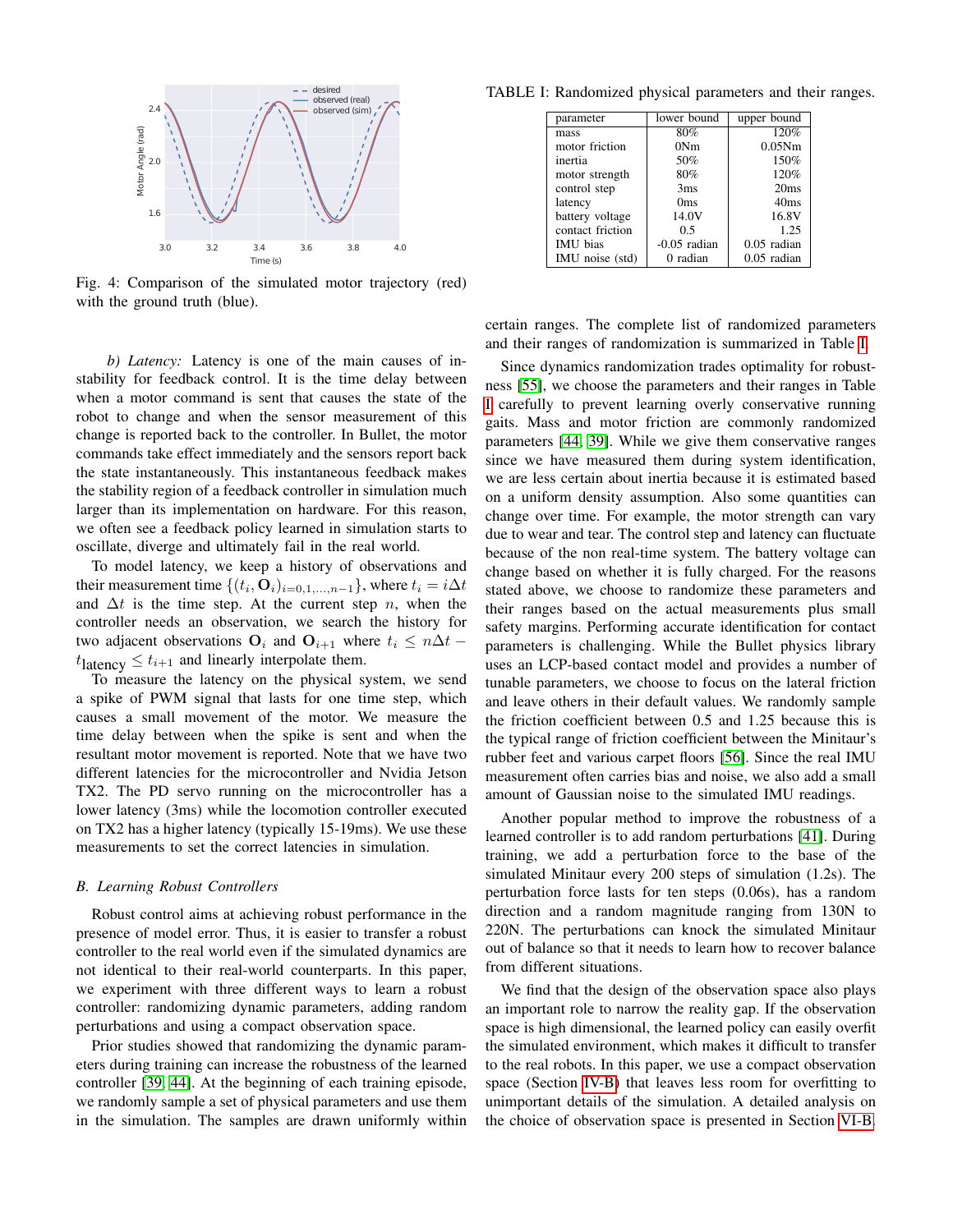<span id="page-5-3"></span>

Fig. 5: The learning curves of trotting and galloping.

<span id="page-5-4"></span>TABLE II: Parameters of learning algorithm for each task.

| Gait      | Observation | Policy Net | Value Net | Learning    |
|-----------|-------------|------------|-----------|-------------|
|           | Dimension   | Size       | Size      | Time (Hour) |
| Trotting  |             | (125, 89)  | (89, 55)  | 4.35        |
| Galloping | 12          | (185, 95)  | (95, 85)  | 3.25        |

# VI. EVALUATION AND DISCUSSION

<span id="page-5-0"></span>We tested our system with two locomotion tasks: galloping and trotting. Please watch the accompanying video<sup>[2](#page-5-1)</sup> for the learned locomotion gaits. We first learned the locomotion controllers in simulation. The simulated Minitaur environments are open-sourced in Bullet physics library<sup>[3](#page-5-2)</sup>. We represented both the policy and the value functions as fully connected neural networks, each of which had two hidden layers. Their sizes were determined using hyperparameter search. At each iteration of policy update, we collected the simulated experience by running 25 roll-outs (up to 1000 steps each) in parallel. The training terminated after the maximum number of simulation steps (7 million) had been reached. The learning curves of trotting and galloping are shown in Figure [5,](#page-5-3) and the parameter settings are summarized in Table [II.](#page-5-4) After the policies were learned, we deployed them on the real robot. The controllers worked directly in the real world without additional fine tuning on the physical system.

## *A. Locomotion Tasks*

In the first experiment, we let the system learn from scratch: We set the open loop component  $\bar{a}(t) = 0$  and gave the feedback component large output bounds: The bounds for swing are  $[-0.5, 0.5]$  radians and the bounds for extension are  $\left[\frac{\pi}{2} - 0.5, \frac{\pi}{2} + 0.5\right]$  radians. Initially, with the baseline

<span id="page-5-2"></span><sup>3</sup>https://git.io/vp0V3

simulation (no actuator model and latency), our system did not come up with an agile gait. Instead, a slow walking gait was learned in simulation. This might be caused by the default constraint-based actuator model in Bullet, which seems to be overdamped and limits the agility of the motion. Moreover, the real Minitaur fell to the ground immediately due to the reality gap. After we improved the simulation (Section [V-A\)](#page-3-4), an agile galloping gait emerged automatically. Galloping is the fastest gait for quadrupeds in nature. The running speed of the Minitaur reaches roughly 1.34 m/s (2.48 body lengths per second) in simulation and 1.18 m/s (2.18 body lengths per second) in the real world. We repeated the training with different hyperparameters and random seeds, and found that the majority of the solutions converged to galloping. We also observed a small number of other gaits, including trotting, pacing, and gaits that are uncommon among quadruped animals.

In the second experiment, we would like the Minitaur to learn trotting, an intermediate-speed running gait commonly adopted by horses (and many other quadrupeds) in which the diagonally opposite legs move together. While it is unclear how to use reward shaping to learn such a gait, we can directly control the learned gait by providing an open loop signal ( $\bar{a}(t)$ ) in eq. [\(3\)](#page-3-0)). The signal consists of two sine curves.

$$
\begin{array}{rcl}\n\bar{s}(t) & = & 0.3 \sin(4\pi t) \\
\bar{e}(t) & = & 0.35 \sin(4\pi t) + 2\n\end{array}
$$

where  $\bar{s}(t)$  is the signal for the swing and the  $\bar{e}(t)$  is for the extension. One diagonal pair of legs shares the same curves and the other diagonal pair's are 180 degree out of phase. Note that while this open loop controller expresses the user's preference of the locomotion style, by itself, it cannot produce any forward movement in the real world: The Minitaur loses balance immediately and sits down on its rear legs. To maintain balance and keep the learned gait similar to the user-specified signal, we used small output bounds of the feedback controller:  $[-0.25, 0.25]$  radians for both the swing and the extension degrees of freedom. After training with the improved simulator and random perturbations, the Minitaur is able to trot stably in simulation. However, when the policies were deployed on the robot, we had mixed results due to the reality gap: Some policies can transfer while others cannot. We further reduced the observation space to four dimensional, keeping only the IMU readings (the roll, pitch and the angular velocities of the base along these two axes) and retrained in simulation. This time, we observed stable, comparable movements in both simulation and on the real robot. The trotting speed is roughly 0.50 m/s (0.93 body lengths per second) in simulation and 0.60 m/s (1.11 body lengths per second) in the real world.

We compared the learned gaits with the handcrafted ones from Ghost Robotics [\[3\]](#page-8-2). Table [III](#page-6-1) summarizes the speed and the energy consumption of these gaits on the real robots. While our learned gaits are as fast as the ones carefully tuned by experts, they consume significantly less power (35% and 23% reduction for galloping and trotting respectively).

<span id="page-5-1"></span><sup>2</sup>https://www.youtube.com/watch?v=lUZUr7jxoqM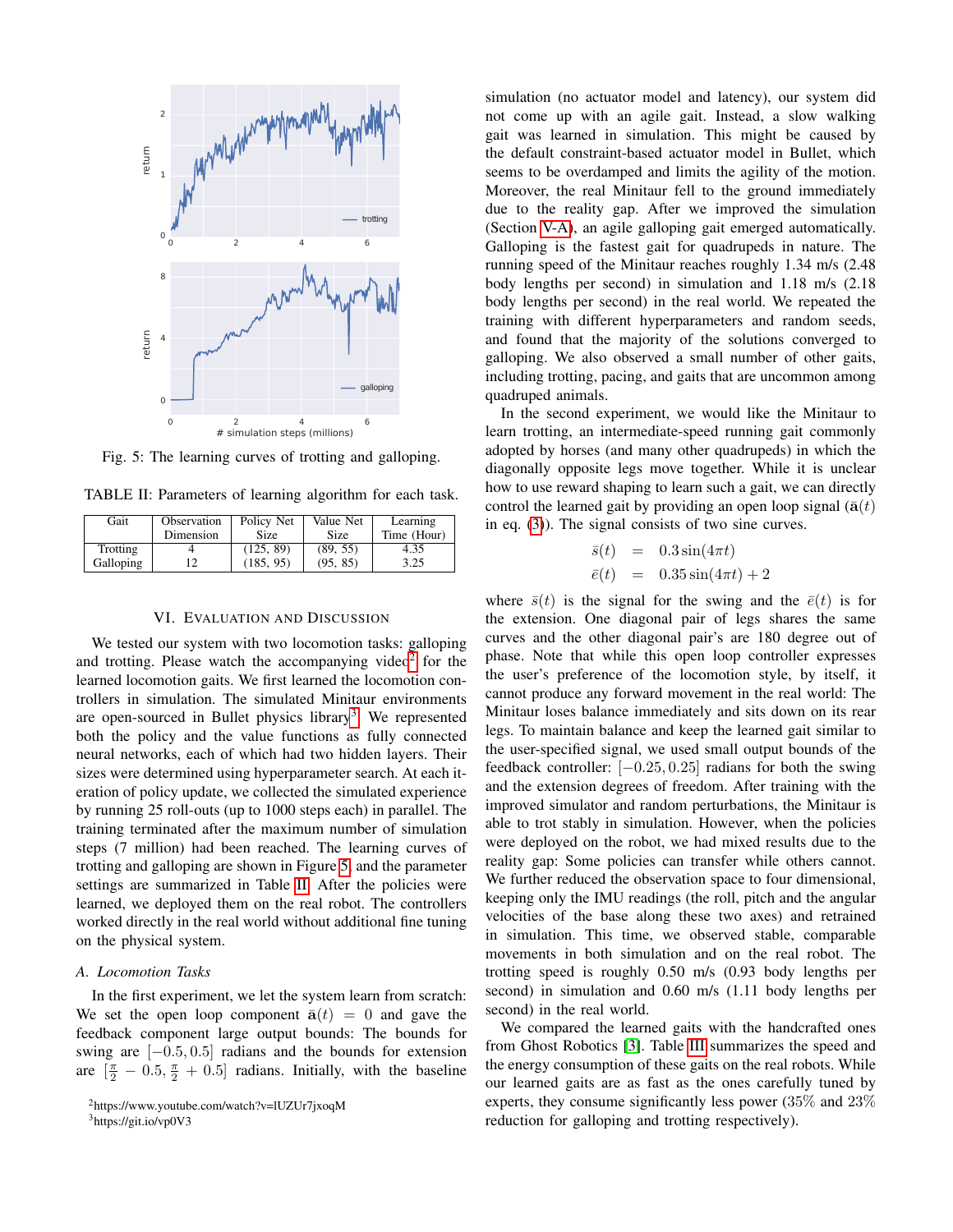## <span id="page-6-0"></span>*B. Narrowing the Reality Gap*

As discussed in Section [V-B,](#page-4-2) we narrow the reality gap by improving the simulation fidelity and learning robust controllers. Using trotting as a test case, we performed comprehensive evaluations to understand how each of these techniques, improving simulation, adding randomization and using compact observation space, can narrow the reality gap.

First, we defined a quantitative measure of the reality gap. One common choice is the success rate [\[43\]](#page-9-15): The percentage of the controllers that can balance in the real world for the entire episode (1000 steps, about 6 seconds). However, the binary outcome of success or failure does not capture the key characteristics of locomotion, such as running speed and energy consumption. For this reason, we adopt a continuous measure used by Koos et al. [\[7\]](#page-8-6). We compute the expected return from eq. [\(2\)](#page-2-3), both in simulation and in the real experiments. Their difference measures the reality gap.

We observed a large variance of the controller performance in the real experiments due to the randomness of the learning algorithm, the stochastic nature of the real world, and the differences in robustness of the learned controllers. To increase the confidence of our conclusions, we performed a large number of learning trials and robot experiments before a conclusion is reached. In each of the experiments below, we trained 100 controllers with different hyperparameters and random seeds. We deployed the top three controllers on the Minitaur based on their returns in simulation. Each controller was run three times. The average return of these nine runs was reported as the expected return.

To examine how improving the simulation can narrow the reality gap, we trained three groups of controllers, all using the four-dimensional observations space. In the first group, the controllers were trained using the baseline simulation (no actuator model and latency handling). The second group used the baseline simulation with random perturbations during training. The last group was our method, which used the improved simulation and random perturbations. The top three controllers in each group all performed well in simulation. However, when they were deployed on the robot, the controllers in group I and II performed poorly. From the left and the center bars of Figure [6,](#page-6-2) we can clearly see a large reality gap (the difference between the blue and the red bars). In contrast, the controllers in group III performed comparably in simulation and in the real world (the right bars in Figure [6\)](#page-6-2). This indicates that the improvement of the simulation is essential to our system. If the model discrepancy is too big, even a robust controller trained with random perturbations cannot overcome the reality gap.

<span id="page-6-1"></span>TABLE III: Comparisons between learned and handcrafted gaits.

| Gait                    | Speed $(m/s)$ | Avg. Mech. Power (watt) |
|-------------------------|---------------|-------------------------|
| Trotting (handcrafted)  | 0.56          | 92.72                   |
| Trotting (learned)      | 0.60          | 71.78                   |
| Galloping (handcrafted) | 1.21          | 290.00                  |
| Galloping (learned)     | 1.18          | 188.79                  |

<span id="page-6-2"></span>

Fig. 6: Controller performance in simulation (blue) and on the robot (red). From left to right, the controllers are trained using baseline simulation, using baseline simulation with random perturbations, and using improved simulation with random perturbations. Error bars indicate one standard error.

<span id="page-6-3"></span>

Fig. 7: Performance comparison of controllers that are trained with (red) and without (blue) randomization and tested with different body inertia.

We also found that both accurate actuator model and latency simulation are important. Without either of them, the learned controllers do not work on the real robot.

Next, we evaluated the impact of randomizing physical parameters and adding random perturbations on the robustness and transferability of controllers. Experiments showed that these two approaches had similar effects. In fact, as pointed out in the prior work [\[41\]](#page-9-13), uncertainties of the physical parameters can be viewed as extra forces/torques applied to the system. For this reason, we grouped their results and reported them under the common name of "randomization". We first evaluated the trade-off between robustness and optimality using randomization. Given a trained controller, we computed its expected return in a set of different test environments in simulation: For each parameter in Table [I,](#page-4-1) we evenly sampled 10 values within its range while keeping other parameters unchanged. We used these samples to construct different test environments. We computed the return of the controller in each test environment and observed how the performance changed across environments. For example, we tested two controllers, trained with or without randomization, in the environments that the inertia of the robot ranges from 50% to 150% of its default value. Figure [7](#page-6-3) shows that the controller trained with randomization (red) performs similarly across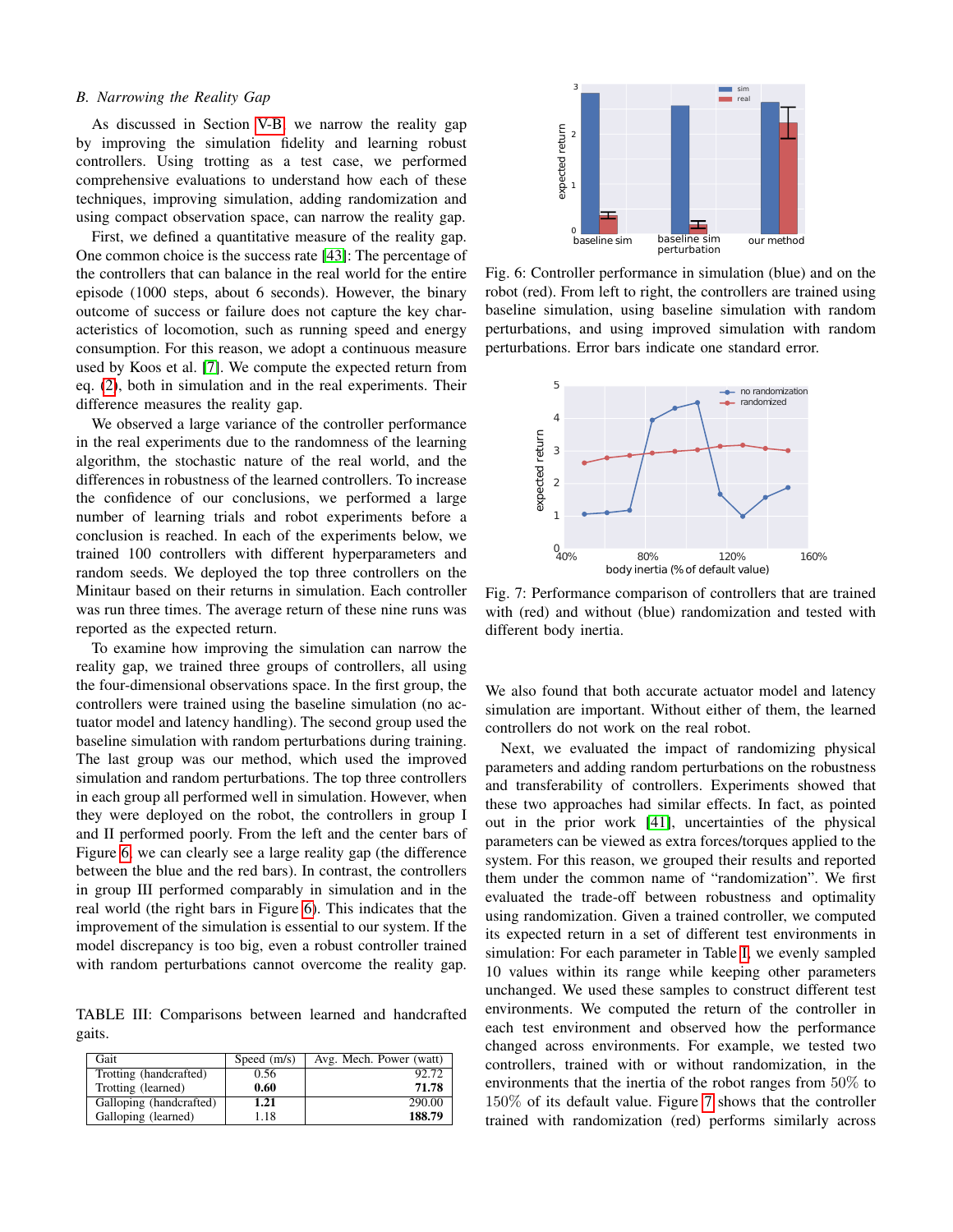<span id="page-7-0"></span>

Fig. 8: Performance of controllers when they are tested in different simulation environments. Error bars indicate one standard deviation.

<span id="page-7-1"></span>

Fig. 9: Comparison of controllers trained with different observation spaces and randomization. The blue and red bars are the performance in simulation and in the real world respectively. Error bars indicate one standard error.

all these environments. In contrast, the performance of the controller trained without randomization can drop significantly if the actual inertia is different from what it was trained for. However, it has a higher peak performance.

We aggregated these results and calculated the mean and the standard deviation of the returns across all the test environments. It is obvious in Figure [8](#page-7-0) that regardless of the choice of observation space, the returns of the controllers trained using randomization have a lower mean and a lower standard deviation (Refer to the first two bars in Figure [8](#page-7-0) for the case of small observation space, and last two bars for the case of large observation space). Lower mean indicates suboptimal performance. The controllers learn to behave conservatively in the stochastic environments. Lower standard deviation indicates robustness. The performance varies less even when the controllers are tested in different environments. These results demonstrate a clear trade-off between robustness and optimality when randomization is used. Since randomization is not a free meal, we should use it only when necessary.

We then evaluated the impact of randomization on the

transferability of controllers. Figure [9](#page-7-1) shows that regardless of the choice of observations, randomization helps to narrow the reality gap. When combining it with the small observation space, we achieved the best results in the real world: All nine runs of the top three controllers in this group can trot more than three meters and balance for the entire episode.

Lastly, we examined the relation between the reality gap and the choice of observations. In this experiment, we trained controllers with two different observation space. The small space (4D) only consists of the IMU information: the roll, pitch, and the angular velocities of the base along these two axes. The large space (12D) consists of both the IMU information and the motor angles. We found that in simulation, when the observation space is large, the performance of the learned controllers is higher (Compare the blue bars between 1st and 3rd, and between 2nd and 4th in Figure [9\)](#page-7-1). We suspect that the tasks become easier to learn because the policy can take advantage of the more information in the large observation space. However, when these policies are deployed on the robot, the result is the opposite. Controllers with the large observation space perform worse in the real world and the reality gap is wider (compare the red bars between 1st and 3rd, and between 2nd and 4th in Figure [9\)](#page-7-1). We believe that this is caused by the mismatch of the observation distributions between training in simulation and testing on the physical system. When the space is large, the observations encountered in training become relatively sparse. Encountering similar observations in the real world is less likely, which can cause the robot to fall. In contrast, when the observation space is small, the observation distributions in training and testing are more likely to overlap, which narrows the reality gap.

## VII. CONCLUSION

We have shown that deep RL can be applied to learn agile locomotion automatically for robots. We have presented a complete system that applies deep RL in simulated environments, which can learn from scratch or can allow users to guide the learning process. With an accurate physical model and robust controllers, we have successfully deployed the controllers learned in simulation on the real robots. Using this system, we are able to develop two agile locomotion gaits, trotting and galloping, for a quadruped robot.

The focus of our paper is on learning transferable locomotion policies. For this purpose, we used a simple reward function and a simple environment: maximizing the running speed on a flat ground. In real-world scenarios, robots need to see the environment, adjust its speed and turn agilely to navigate the complex physical world. This points us to two interesting avenues for future work. First, we would like to learn locomotion policies that can dynamically change running speed and direction. Second, it would be interesting to extend this work to handle complex terrain structures by integrating vision as part of sensory input.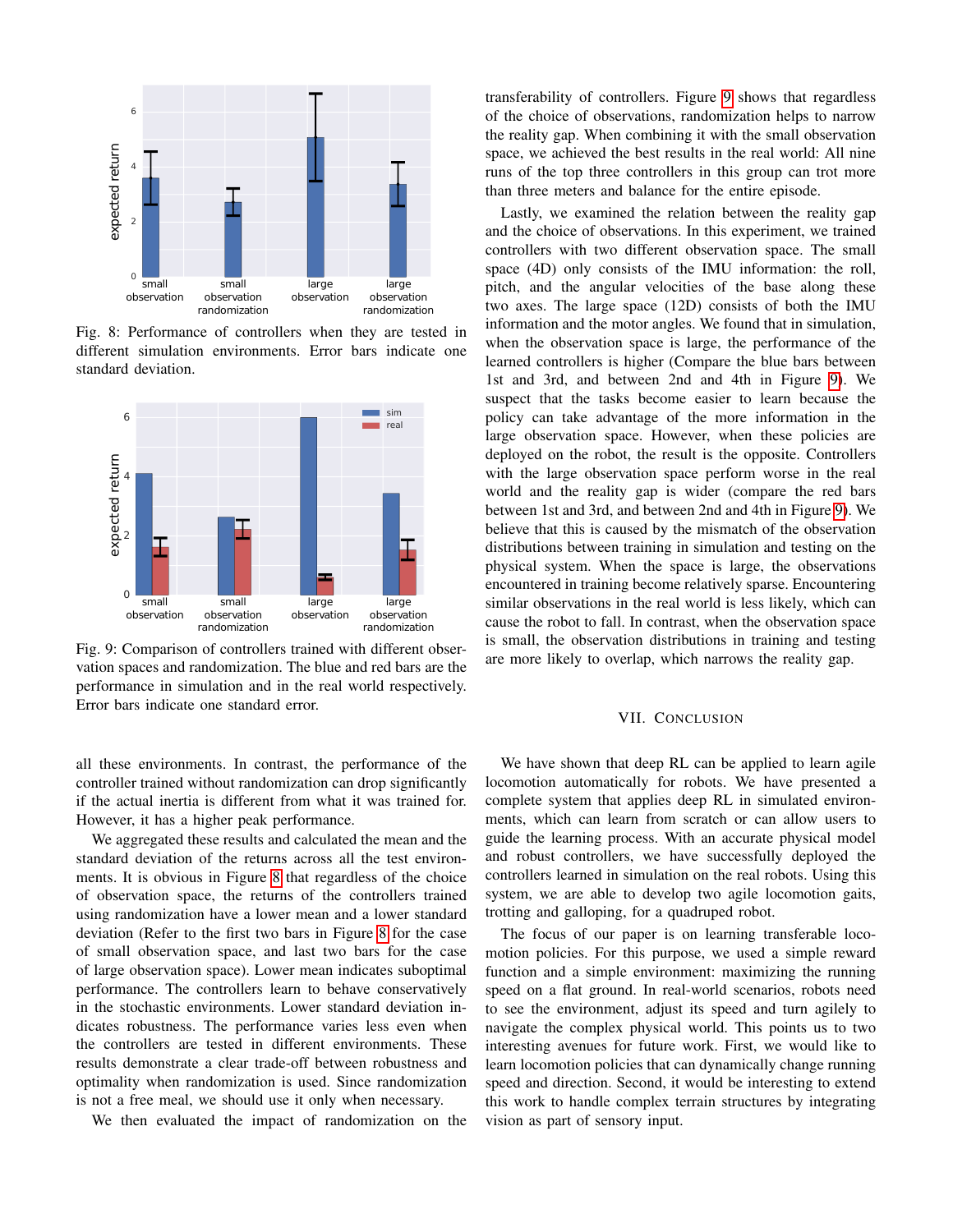## REFERENCES

- <span id="page-8-0"></span>[1] Marc H. Raibert. *Legged Robots That Balance*. Massachusetts Institute of Technology, Cambridge, MA, USA, 1986. ISBN 0-262-18117-7.
- <span id="page-8-1"></span>[2] Jerry Pratt and Gill Pratt. Intuitive control of a planar bipedal walking robot. In *Robotics and Automation, 1998. Proceedings. 1998 IEEE International Conference on*, volume 3, pages 2014–2021. IEEE, 1998.
- <span id="page-8-2"></span>[3] Avik De. Modular hopping and running via parallel composition, 2017.
- <span id="page-8-3"></span>[4] Timothy P Lillicrap, Jonathan J Hunt, Alexander Pritzel, Nicolas Heess, Tom Erez, Yuval Tassa, David Silver, and Daan Wierstra. Continuous control with deep reinforcement learning. *arXiv preprint arXiv:1509.02971*, 2015.
- <span id="page-8-4"></span>[5] John Schulman, Filip Wolski, Prafulla Dhariwal, Alec Radford, and Oleg Klimov. Proximal policy optimization algorithms. *CoRR*, abs/1707.06347, 2017.
- <span id="page-8-5"></span>[6] Yan Duan, Xi Chen, Rein Houthooft, John Schulman, and Pieter Abbeel. Benchmarking deep reinforcement learning for continuous control. In *Proceedings of the 33rd International Conference on International Conference on Machine Learning - Volume 48*, ICML'16, pages 1329–1338. JMLR.org, 2016.
- <span id="page-8-6"></span>[7] Sylvain Koos, Jean-Baptiste Mouret, and Stéphane Doncieux. Crossing the reality gap in evolutionary robotics by promoting transferable controllers. In *Proceedings of the 12th annual conference on Genetic and evolutionary computation*, pages 119–126. ACM, 2010.
- <span id="page-8-7"></span>[8] Adrian Boeing and Thomas Bräunl. Leveraging multiple simulators for crossing the reality gap. In *Control Automation Robotics & Vision (ICARCV), 2012 12th International Conference on*, pages 1113–1119. IEEE, 2012.
- <span id="page-8-8"></span>[9] Sergey Levine, Peter Pastor, Alex Krizhevsky, Julian Ibarz, and Deirdre Quillen. Learning hand-eye coordination for robotic grasping with deep learning and large-scale data collection. *The International Journal of Robotics Research*.
- <span id="page-8-9"></span>[10] David Silver, Julian Schrittwieser, Karen Simonyan, Ioannis Antonoglou, Aja Huang, Arthur Guez, Thomas Hubert, Lucas Baker, Matthew Lai, Adrian Bolton, et al. Mastering the game of Go without human knowledge. *Nature*, 550(7676):354, 2017.
- <span id="page-8-10"></span>[11] Jens Kober and Jan Peters. Reinforcement learning in robotics: A survey. In *Reinforcement Learning*, pages 579–610. Springer, 2012.
- <span id="page-8-11"></span>[12] Krzysztof Choromanski, Atil Iscen, Vikas Sindhwani, Jie Tan, and Erwin Coumans. Optimizing simulations with noise-tolerant structured exploration. In *Robotics and Automation (ICRA), 2018 IEEE International Conference on*. IEEE, 2018.
- <span id="page-8-12"></span>[13] Antoine Cully, Jeff Clune, Danesh Tarapore, and Jean-Baptiste Mouret. Robots that can adapt like animals. *Nature*, 521(7553):503, 2015.
- <span id="page-8-13"></span>[14] Roberto Calandra, André Seyfarth, Jan Peters, and

Marc Peter Deisenroth. Bayesian optimization for learning gaits under uncertainty. *Annals of Mathematics and Artificial Intelligence*, 76(1-2):5–23, 2016.

- <span id="page-8-14"></span>[15] Rika Antonova, Akshara Rai, and Christopher G. Atkeson. Deep kernels for optimizing locomotion controllers. In *1st Annual Conference on Robot Learning, CoRL*, pages 47–56, 2017.
- <span id="page-8-15"></span>[16] Greg Brockman, Vicki Cheung, Ludwig Pettersson, Jonas Schneider, John Schulman, Jie Tang, and Wojciech Zaremba. OpenAI Gym, 2016.
- <span id="page-8-16"></span>[17] Yuval Tassa, Yotam Doron, Alistair Muldal, Tom Erez, Yazhe Li, Diego de Las Casas, David Budden, Abbas Abdolmaleki, Josh Merel, Andrew Lefrancq, et al. Deep-Mind control suite. *arXiv preprint arXiv:1801.00690*, 2018.
- <span id="page-8-17"></span>[18] Danijar Hafner, James Davidson, and Vincent Vanhoucke. TensorFlow agents: Efficient batched reinforcement learning in TensorFlow. *arXiv preprint arXiv:1709.02878*, 2017.
- <span id="page-8-18"></span>[19] Hamid Benbrahim and Judy A Franklin. Biped dynamic walking using reinforcement learning. *Robotics and Autonomous Systems*, 22(3-4):283–302, 1997.
- <span id="page-8-19"></span>[20] Russ Tedrake, Teresa Weirui Zhang, and H Sebastian Seung. Stochastic policy gradient reinforcement learning on a simple 3d biped. In *Intelligent Robots and Systems, 2004.(IROS 2004). Proceedings. 2004 IEEE/RSJ International Conference on*, volume 3, pages 2849–2854. IEEE.
- <span id="page-8-20"></span>[21] Gen Endo, Jun Morimoto, Takamitsu Matsubara, Jun Nakanishi, and Gordon Cheng. Learning CPG sensory feedback with policy gradient for biped locomotion for a full-body humanoid. In *Proceedings of the 20th national conference on Artificial intelligence-Volume 3*, pages 1267–1273. AAAI Press, 2005.
- <span id="page-8-21"></span>[22] Nate Kohl and Peter Stone. Policy gradient reinforcement learning for fast quadrupedal locomotion. In *Proceedings of the IEEE International Conference on Robotics and Automation*, 2004.
- <span id="page-8-22"></span>[23] Masaki Ogino, Yutaka Katoh, Masahiro Aono, Minoru Asada, and Koh Hosoda. Reinforcement learning of humanoid rhythmic walking parameters based on visual information. *Advanced Robotics*, 18(7):677–697, 2004.
- <span id="page-8-23"></span>[24] Sébastien Gay, José Santos-Victor, and Auke Ijspeert. Learning robot gait stability using neural networks as sensory feedback function for central pattern generators. In *Intelligent Robots and Systems (IROS), 2013 IEEE/RSJ International Conference on*, pages 194–201. IEEE, 2013.
- <span id="page-8-24"></span>[25] Sergey Levine and Vladlen Koltun. Learning complex neural network policies with trajectory optimization. In *ICML '14: Proceedings of the 31st International Conference on Machine Learning*, 2014.
- <span id="page-8-25"></span>[26] Xue Bin Peng, Glen Berseth, and Michiel van de Panne. Dynamic terrain traversal skills using reinforcement learning. *ACM Trans. Graph.*, 34(4):80:1–80:11, 2015. ISSN 0730-0301. doi: 10.1145/2766910.
- <span id="page-8-26"></span>[27] Xue Bin Peng, Glen Berseth, and Michiel van de Panne.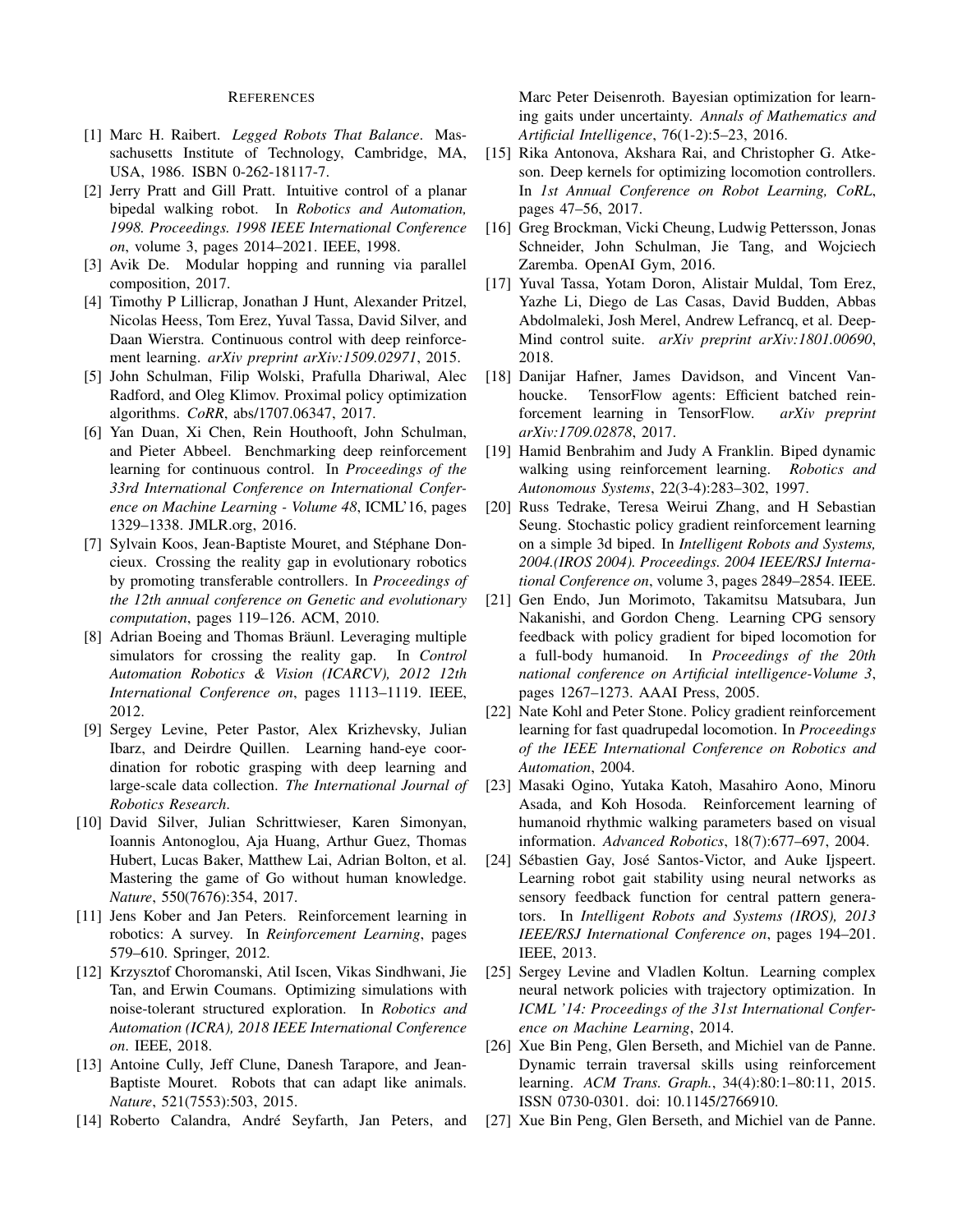Terrain-adaptive locomotion skills using deep reinforcement learning. *ACM Transactions on Graphics (Proc. SIGGRAPH 2016)*, 35(4), 2016.

- <span id="page-9-0"></span>[28] Xue Bin Peng, Glen Berseth, KangKang Yin, and Michiel van de Panne. DeepLoco: Dynamic locomotion skills using hierarchical deep reinforcement learning. *ACM Transactions on Graphics (Proc. SIGGRAPH 2017)*, 36 (4), 2017.
- <span id="page-9-1"></span>[29] Nicolas Heess, Dhruva TB, Srinivasan Sriram, Jay Lemmon, Josh Merel, Greg Wayne, Yuval Tassa, Tom Erez, Ziyu Wang, S. M. Ali Eslami, Martin A. Riedmiller, and David Silver. Emergence of locomotion behaviours in rich environments. *CoRR*, abs/1707.02286, 2017.
- <span id="page-9-2"></span>[30] Arjun Sharma and Kris M. Kitani. Phase-parametric policies for reinforcement learning in cyclic environments. In *AAAI Conference on Artificial Intelligence*, Pittsburgh, PA, 2018.
- <span id="page-9-3"></span>[31] Michael Neunert, Thiago Boaventura, and Jonas Buchli. Why off-the-shelf physics simulators fail in evaluating feedback controller performance-a case study for quadrupedal robots. In *Advances in Cooperative Robotics*, pages 464–472. World Scientific, 2017.
- <span id="page-9-4"></span>[32] Shaojun Zhu, Andrew Kimmel, Kostas E. Bekris, and Abdeslam Boularias. Model identification via physics engines for improved policy search. *CoRR*, abs/1710.08893, 2017.
- <span id="page-9-5"></span>[33] Chen Li, Tingnan Zhang, and Daniel I Goldman. A terradynamics of legged locomotion on granular media. *Science*, 339(6126):1408–1412, 2013.
- <span id="page-9-6"></span>[34] Jie Tan, Zhaoming Xie, Byron Boots, and C. Karen Liu. Simulation-based design of dynamic controllers for humanoid balancing. In *Intelligent Robots and Systems (IROS), 2016 IEEE/RSJ International Conference on*, pages 2729–2736. IEEE, 2016.
- <span id="page-9-7"></span>[35] Rico Möckel, N. Perov Yura, Anh The Nguyen, Massimo Vespignani, Stephane Bonardi, Soha Pouya, Alexander Spröwitz, Jesse van den Kieboom, Frederic Wilhelm, and Auke Jan Ijspeert. Gait optimization for roombots modular robots - matching simulation and reality. In *Proceedings of the 2013 IEEE/RSJ International Conference on Intelligent Robots and Systems*, pages 3265– 3272, Tokyo, 2013. IEEE.
- <span id="page-9-8"></span>[36] Josh Bongard, Victor Zykov, and Hod Lipson. Resilient machines through continuous self-modeling. *Science*, 314:1118–21, 2006.
- <span id="page-9-9"></span>[37] Sehoon Ha and Katsu Yamane. Reducing hardware experiments for model learning and policy optimization. In *Robotics and Automation (ICRA), 2015 IEEE International Conference on*, pages 2620–2626. IEEE, 2015.
- <span id="page-9-10"></span>[38] Wenhao Yu, Jie Tan, C. Karen Liu, and Greg Turk. Preparing for the unknown: Learning a universal policy with online system identification. *CoRR*, abs/1702.02453, 2017.
- <span id="page-9-11"></span>[39] Xue Bin Peng, Marcin Andrychowicz, Wojciech Zaremba, and Pieter Abbeel. Sim-to-real transfer of robotic control with dynamics randomization. *arXiv*

*preprint arXiv:1710.06537*, 2017.

- <span id="page-9-12"></span>[40] Nick Jakobi, Phil Husbands, and Inman Harvey. Noise and the reality gap: The use of simulation in evolutionary robotics. *Advances in artificial life*, pages 704–720, 1995.
- <span id="page-9-13"></span>[41] Lerrel Pinto, James Davidson, Rahul Sukthankar, and Abhinav Gupta. Robust adversarial reinforcement learning. *arXiv preprint arXiv:1703.02702*, 2017.
- <span id="page-9-14"></span>[42] Josh Tobin, Rachel Fong, Alex Ray, Jonas Schneider, Wojciech Zaremba, and Pieter Abbeel. Domain randomization for transferring deep neural networks from simulation to the real world. *arXiv preprint arXiv:1703.06907*, 2017.
- <span id="page-9-15"></span>[43] Igor Mordatch, Kendall Lowrey, and Emanuel Todorov. Ensemble-CIO: Full-body dynamic motion planning that transfers to physical humanoids. In *Intelligent Robots and Systems (IROS), 2015 IEEE/RSJ International Conference on*, pages 5307–5314. IEEE, 2015.
- <span id="page-9-16"></span>[44] Aravind Rajeswaran, Sarvjeet Ghotra, Balaraman Ravindran, and Sergey Levine. EPOpt: Learning robust neural network policies using model ensembles. *arXiv preprint arXiv:1610.01283*, 2016.
- <span id="page-9-17"></span>[45] Andrei A. Rusu, Matej Vecerik, Thomas Rothörl, Nicolas Heess, Razvan Pascanu, and Raia Hadsell. Sim-to-real robot learning from pixels with progressive nets. *CoRR*, abs/1610.04286, 2016.
- <span id="page-9-18"></span>[46] Josiah Hanna and Peter Stone. Grounded action transformation for robot learning in simulation. In *Proceedings of the 31st AAAI Conference on Artificial Intelligence (AAAI)*, 2017.
- <span id="page-9-19"></span>[47] Eric Tzeng, Coline Devin, Judy Hoffman, Chelsea Finn, Xingchao Peng, Sergey Levine, Kate Saenko, and Trevor Darrell. Towards adapting deep visuomotor representations from simulated to real environments. *CoRR*, abs/1511.07111, 2015.
- <span id="page-9-20"></span>[48] Kuan Fang, Yunfei Bai, Stefan Hinterstoisser, and Mrinal Kalakrishnan. Multi-task domain adaptation for deep learning of instance grasping from simulation. *CoRR*, abs/1710.06422, 2017.
- <span id="page-9-21"></span>[49] Konstantinos Bousmalis, Alex Irpan, Paul Wohlhart, Yunfei Bai, Matthew Kelcey, Mrinal Kalakrishnan, Laura Downs, Julian Ibarz, Peter Pastor, Kurt Konolige, Sergey Levine, and Vincent Vanhoucke. Using simulation and domain adaptation to improve efficiency of deep robotic grasping. *CoRR*, abs/1709.07857, 2017.
- <span id="page-9-22"></span>[50] Gavin Kenneally, Avik De, and Daniel E Koditschek. Design principles for a family of direct-drive legged robots. *IEEE Robotics and Automation Letters*, 1(2):900– 907, 2016.
- <span id="page-9-23"></span>[51] Erwin Coumans and Yunfei Bai. Pybullet, a python module for physics simulation in robotics, games and machine learning. [http://pybullet.org,](http://pybullet.org) 2016–2017.
- <span id="page-9-24"></span>[52] Xue Bin Peng, Michiel van de Panne, and KangKang Yin. Learning locomotion skills using DeepRL: Does the choice of action space matter? In *Proc. ACM SIGGRAPH / Eurographics Symposium on Computer Animation*, 2017.